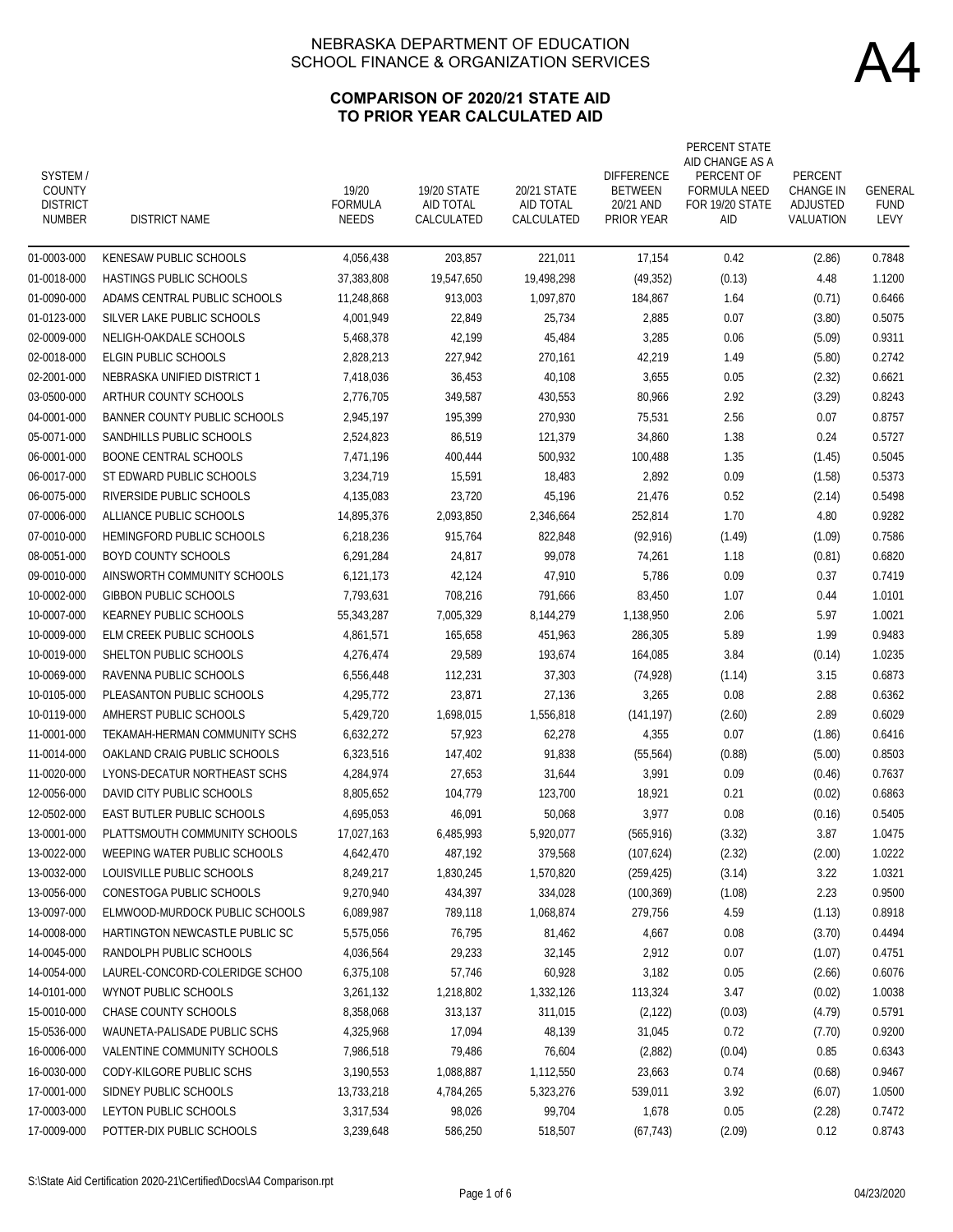### **COMPARISON OF 2020/21 STATE AID TO PRIOR YEAR CALCULATED AID**

| SYSTEM/<br><b>COUNTY</b><br><b>DISTRICT</b><br><b>NUMBER</b> | <b>DISTRICT NAME</b>           | 19/20<br><b>FORMULA</b><br><b>NEEDS</b> | <b>19/20 STATE</b><br>AID TOTAL<br>CALCULATED | 20/21 STATE<br>AID TOTAL<br>CALCULATED | <b>DIFFERENCE</b><br><b>BETWEEN</b><br>20/21 AND<br><b>PRIOR YEAR</b> | PERCENT STATE<br>AID CHANGE AS A<br>PERCENT OF<br><b>FORMULA NEED</b><br>FOR 19/20 STATE<br>AID | PERCENT<br><b>CHANGE IN</b><br>ADJUSTED<br>VALUATION | GENERAL<br><b>FUND</b><br>LEVY |
|--------------------------------------------------------------|--------------------------------|-----------------------------------------|-----------------------------------------------|----------------------------------------|-----------------------------------------------------------------------|-------------------------------------------------------------------------------------------------|------------------------------------------------------|--------------------------------|
| 18-0002-000                                                  | <b>SUTTON PUBLIC SCHOOLS</b>   | 5,872,081                               | 196,204                                       | 199,429                                | 3,225                                                                 | 0.05                                                                                            | (5.32)                                               | 0.6404                         |
| 18-0011-000                                                  | HARVARD PUBLIC SCHOOLS         | 4,360,740                               | 408,235                                       | 287,296                                | (120, 939)                                                            | (2.77)                                                                                          | (6.07)                                               | 1.0227                         |
| 19-0039-000                                                  | LEIGH COMMUNITY SCHOOLS        | 3,279,527                               | 194,962                                       | 243,213                                | 48,251                                                                | 1.47                                                                                            | 0.03                                                 | 0.6623                         |
| 19-0058-000                                                  | <b>CLARKSON PUBLIC SCHOOLS</b> | 3,341,572                               | 109,576                                       | 94,470                                 | (15, 106)                                                             | (0.45)                                                                                          | (0.75)                                               | 0.7696                         |
| 19-0070-000                                                  | HOWELLS-DODGE CONSOLIDATED SCH | 4,046,268                               | 46,938                                        | 54,209                                 | 7,271                                                                 | 0.18                                                                                            | (0.32)                                               | 0.4967                         |
| 19-0123-000                                                  | SCHUYLER COMMUNITY SCHOOLS     | 19,583,686                              | 3,836,167                                     | 4,172,106                              | 335,939                                                               | 1.72                                                                                            | 0.85                                                 | 1.0147                         |
| 20-0001-000                                                  | WEST POINT PUBLIC SCHOOLS      | 10,511,700                              | 124,867                                       | 139,739                                | 14,872                                                                | 0.14                                                                                            | 2.86                                                 | 0.6739                         |
| 20-0020-000                                                  | BANCROFT-ROSALIE COMM SCHOOLS  | 4,445,568                               | 533,521                                       | 612,655                                | 79,134                                                                | 1.78                                                                                            | (2.84)                                               | 0.7354                         |
| 20-0030-000                                                  | WISNER-PILGER PUBLIC SCHOOLS   | 5,930,112                               | 327,071                                       | 444,102                                | 117,031                                                               | 1.97                                                                                            | (0.55)                                               | 0.6252                         |
| 21-0015-000                                                  | ANSELMO-MERNA PUBLIC SCHOOLS   | 4,313,034                               | 451,714                                       | 469,631                                | 17,917                                                                | 0.42                                                                                            | (3.02)                                               | 0.4888                         |
| 21-0025-000                                                  | BROKEN BOW PUBLIC SCHOOLS      | 9,729,783                               | 91,723                                        | 99,689                                 | 7,966                                                                 | 0.08                                                                                            | 0.86                                                 | 0.8200                         |
| 21-0044-000                                                  | ANSLEY PUBLIC SCHOOLS          | 3,372,061                               | 13,388                                        | 16,103                                 | 2,715                                                                 | 0.08                                                                                            | (3.67)                                               | 0.7569                         |
| 21-0084-000                                                  | SARGENT PUBLIC SCHOOLS         | 3,093,250                               | 69,723                                        | 35,886                                 | (33, 837)                                                             | (1.09)                                                                                          | (4.23)                                               | 0.7288                         |
| 21-0089-000                                                  | ARNOLD PUBLIC SCHOOLS          | 3,289,713                               | 93,187                                        | 198,839                                | 105.652                                                               | 3.21                                                                                            | (2.85)                                               | 0.6403                         |
| 21-0180-000                                                  | CALLAWAY PUBLIC SCHOOLS        | 3,779,915                               | 18,930                                        | 21,746                                 | 2,816                                                                 | 0.07                                                                                            | (2.66)                                               | 0.6499                         |
| 22-0011-000                                                  | SO SIOUX CITY COMMUNITY SCHS   | 43,490,069                              | 27,869,598                                    | 28,749,119                             | 879,521                                                               | 2.02                                                                                            | 7.23                                                 | 1.0500                         |
| 22-0031-000                                                  | HOMER COMMUNITY SCHOOLS        | 5,918,028                               | 1,342,513                                     | 2,084,725                              | 742,212                                                               | 12.54                                                                                           | (1.91)                                               | 0.9691                         |
| 23-0002-000                                                  | <b>CHADRON PUBLIC SCHOOLS</b>  | 11,255,688                              | 4,532,670                                     | 4,263,306                              | (269, 364)                                                            | (2.39)                                                                                          | 1.36                                                 | 1.0000                         |
| 23-0071-000                                                  | <b>CRAWFORD PUBLIC SCHOOLS</b> | 3,491,404                               | 827,808                                       | 809,580                                | (18, 228)                                                             | (0.52)                                                                                          | 3.96                                                 | 0.7961                         |
| 24-0001-000                                                  | LEXINGTON PUBLIC SCHOOLS       | 33,664,823                              | 19,658,771                                    | 21,235,702                             | 1,576,931                                                             | 4.68                                                                                            | (1.43)                                               | 1.0500                         |
| 24-0004-000                                                  | <b>OVERTON PUBLIC SCHOOLS</b>  | 4,430,114                               | 583,081                                       | 672,094                                | 89,013                                                                | 2.01                                                                                            | (1.38)                                               | 0.9549                         |
| 24-0011-000                                                  | COZAD COMMUNITY SCHOOLS        | 11,617,653                              | 1,762,591                                     | 1,897,994                              | 135,403                                                               | 1.17                                                                                            | (1.90)                                               | 1.0255                         |
| 24-0020-000                                                  | GOTHENBURG PUBLIC SCHOOLS      | 10,722,706                              | 744,694                                       | 715,022                                | (29,672)                                                              | (0.28)                                                                                          | (1.47)                                               | 0.9152                         |
| 24-0101-000                                                  | SUMNER-EDDYVILLE-MILLER SCHS   | 3,554,020                               | 178,533                                       | 210,839                                | 32,306                                                                | 0.91                                                                                            | 0.73                                                 | 0.7390                         |
| 25-0025-000                                                  | <b>CREEK VALLEY SCHOOLS</b>    | 3,605,746                               | 64,337                                        | 30,620                                 | (33, 717)                                                             | (0.94)                                                                                          | (5.04)                                               | 0.7867                         |
| 25-0095-000                                                  | SOUTH PLATTE PUBLIC SCHOOLS    | 3,148,155                               | 191,872                                       | 267,209                                | 75,337                                                                | 2.39                                                                                            | (2.48)                                               | 0.6000                         |
| 26-0001-000                                                  | PONCA PUBLIC SCHOOLS           | 6,300,880                               | 1,747,213                                     | 1,971,684                              | 224,471                                                               | 3.56                                                                                            | (5.89)                                               | 1.0500                         |
| 26-0070-000                                                  | ALLEN CONSOLIDATED SCHOOLS     | 3,366,289                               | 12,830                                        | 15,473                                 | 2,643                                                                 | 0.08                                                                                            | (9.65)                                               | 0.8347                         |
| 26-0561-000                                                  | EMERSON-HUBBARD PUBLIC SCHOOLS | 4,209,505                               | 27,522                                        | 29,219                                 | 1,697                                                                 | 0.04                                                                                            | (5.66)                                               | 0.7965                         |
| 27-0001-000                                                  | FREMONT PUBLIC SCHOOLS         | 47,587,956                              | 17,319,207                                    | 16,941,668                             | (377, 539)                                                            | (0.79)                                                                                          | 6.27                                                 | 1.0577                         |
| 27-0062-000                                                  | SCRIBNER-SNYDER COMMUNITY SCHS | 3,306,757                               | 35,358                                        | 38,208                                 | 2,850                                                                 | 0.09                                                                                            | 1.08                                                 | 0.7107                         |
| 27-0594-000                                                  | LOGAN VIEW PUBLIC SCHOOLS      | 7,140,341                               | 260,760                                       | 698,664                                | 437,904                                                               | 6.13                                                                                            | 0.52                                                 | 0.7664                         |
| 27-0595-000                                                  | NORTH BEND CENTRAL PUBLIC SCHS | 7,412,860                               | 838,980                                       | 821,121                                | (17, 859)                                                             | (0.24)                                                                                          | 2.40                                                 | 0.6393                         |
| 28-0001-000                                                  | OMAHA PUBLIC SCHOOLS           | 602,579,731                             | 291,390,334                                   | 284,511,590                            | (6,878,744)                                                           | (1.14)                                                                                          | 6.15                                                 | 1.0432                         |
| 28-0010-000                                                  | ELKHORN PUBLIC SCHOOLS         | 94,745,614                              | 17,846,317                                    | 19,143,503                             | 1,297,186                                                             | 1.37                                                                                            | 6.93                                                 | 1.0051                         |
| 28-0015-000                                                  | DOUGLAS CO WEST COMMUNITY SCHS | 11,208,275                              | 851,544                                       | 1,042,476                              | 190,932                                                               | 1.70                                                                                            | 4.87                                                 | 0.9054                         |
| 28-0017-000                                                  | MILLARD PUBLIC SCHOOLS         | 223,298,340                             | 78,967,473                                    | 76,648,810                             | (2,318,663)                                                           | (1.04)                                                                                          | 5.31                                                 | 1.0460                         |
| 28-0054-000                                                  | RALSTON PUBLIC SCHOOLS         | 36,063,338                              | 12,267,825                                    | 11,164,498                             | (1, 103, 327)                                                         | (3.06)                                                                                          | 4.01                                                 | 1.0197                         |
| 28-0059-000                                                  | BENNINGTON PUBLIC SCHOOLS      | 29,972,354                              | 12,731,541                                    | 14,373,655                             | 1,642,114                                                             | 5.48                                                                                            | 11.31                                                | 1.0490                         |
| 28-0066-000                                                  | WESTSIDE COMMUNITY SCHOOLS     | 58,912,849                              | 18,220,223                                    | 19,752,224                             | 1,532,001                                                             | 2.60                                                                                            | 2.94                                                 | 1.1924                         |
| 29-0117-000                                                  | DUNDY CO STRATTON PUBLIC SCHS  | 5,429,847                               | 31,651                                        | 37,126                                 | 5,475                                                                 | 0.10                                                                                            | (1.28)                                               | 0.5259                         |
| 30-0001-000                                                  | EXETER-MILLIGAN PUBLIC SCHOOLS | 3,422,229                               | 38,046                                        | 39,243                                 | 1,197                                                                 | 0.03                                                                                            | (4.03)                                               | 0.5542                         |
| 30-0025-000                                                  | FILLMORE CENTRAL PUBLIC SCHS   | 8,116,593                               | 76,699                                        | 83,295                                 | 6,596                                                                 | 0.08                                                                                            | (0.77)                                               | 0.5650                         |
| 30-0054-000                                                  | SHICKLEY PUBLIC SCHOOLS        | 2,936,276                               | 87,970                                        | 191,907                                | 103,937                                                               | 3.54                                                                                            | (4.94)                                               | 0.5892                         |
| 31-0506-000                                                  | FRANKLIN PUBLIC SCHOOLS        | 4,470,153                               | 85,200                                        | 119,000                                | 33,800                                                                | 0.76                                                                                            | (5.33)                                               | 0.9601                         |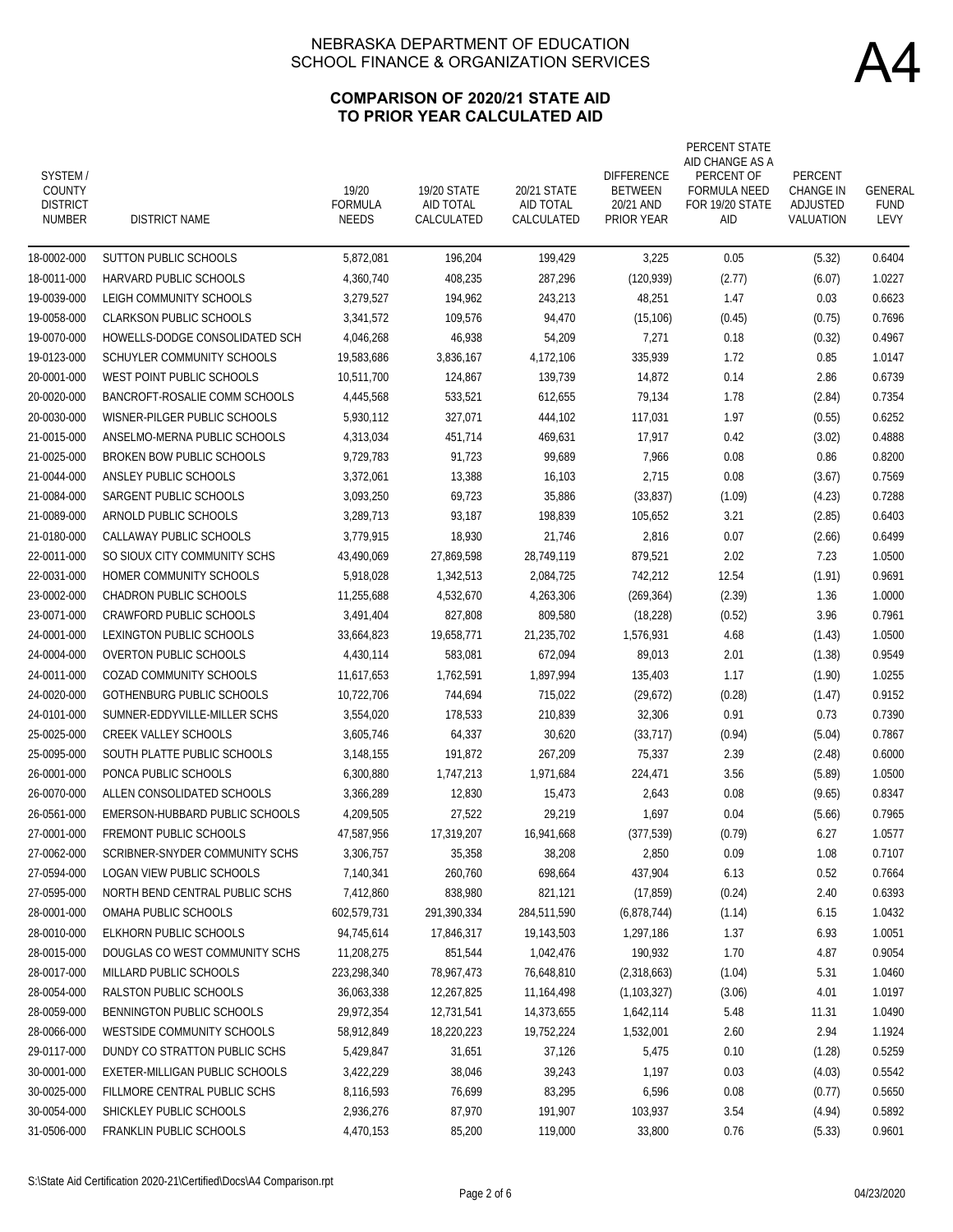### **COMPARISON OF 2020/21 STATE AID TO PRIOR YEAR CALCULATED AID**

| SYSTEM/<br><b>COUNTY</b><br><b>DISTRICT</b><br><b>NUMBER</b> | <b>DISTRICT NAME</b>               | 19/20<br><b>FORMULA</b><br><b>NEEDS</b> | 19/20 STATE<br>AID TOTAL<br>CALCULATED | 20/21 STATE<br>AID TOTAL<br>CALCULATED | <b>DIFFERENCE</b><br><b>BETWEEN</b><br>20/21 AND<br><b>PRIOR YEAR</b> | PERCENT STATE<br>AID CHANGE AS A<br>PERCENT OF<br><b>FORMULA NEED</b><br>FOR 19/20 STATE<br>AID | PERCENT<br><b>CHANGE IN</b><br>ADJUSTED<br>VALUATION | GENERAL<br><b>FUND</b><br>LEVY |
|--------------------------------------------------------------|------------------------------------|-----------------------------------------|----------------------------------------|----------------------------------------|-----------------------------------------------------------------------|-------------------------------------------------------------------------------------------------|------------------------------------------------------|--------------------------------|
| 32-0046-000                                                  | MAYWOOD PUBLIC SCHOOLS             | 3,112,654                               | 129,296                                | 192,149                                | 62,853                                                                | 2.02                                                                                            | (2.73)                                               | 0.8595                         |
| 32-0095-000                                                  | EUSTIS-FARNAM PUBLIC SCHOOLS       | 3,137,479                               | 69,033                                 | 24,486                                 | (44, 547)                                                             | (1.42)                                                                                          | (2.03)                                               | 0.6410                         |
| 32-0125-000                                                  | MEDICINE VALLEY PUBLIC SCHOOLS     | 3,716,292                               | 512,517                                | 765,910                                | 253,393                                                               | 6.82                                                                                            | (2.88)                                               | 1.0200                         |
| 33-0018-000                                                  | ARAPAHOE PUBLIC SCHOOLS            | 5,225,671                               | 174,416                                | 191,482                                | 17,066                                                                | 0.33                                                                                            | (4.62)                                               | 0.7967                         |
| 33-0021-000                                                  | CAMBRIDGE PUBLIC SCHOOLS           | 4,725,819                               | 974,324                                | 1,097,848                              | 123.524                                                               | 2.61                                                                                            | (4.13)                                               | 0.9401                         |
| 33-0540-000                                                  | SOUTHERN VALLEY SCHOOLS            | 6,024,257                               | 34,804                                 | 36,905                                 | 2,101                                                                 | 0.03                                                                                            | (4.64)                                               | 0.7809                         |
| 34-0001-000                                                  | SOUTHERN SCHOOL DIST 1             | 6,120,762                               | 1,311,562                              | 1,488,527                              | 176,965                                                               | 2.89                                                                                            | (1.60)                                               | 1.0400                         |
| 34-0015-000                                                  | BEATRICE PUBLIC SCHOOLS            | 22,176,816                              | 5,958,821                              | 6,166,513                              | 207,692                                                               | 0.94                                                                                            | (0.18)                                               | 1.0357                         |
| 34-0034-000                                                  | FREEMAN PUBLIC SCHOOLS             | 6,065,877                               | 866,091                                | 611,497                                | (254, 594)                                                            | (4.20)                                                                                          | (0.98)                                               | 0.7778                         |
| 34-0100-000                                                  | DILLER-ODELL PUBLIC SCHOOLS        | 4,139,955                               | 209,729                                | 166,501                                | (43, 228)                                                             | (1.04)                                                                                          | (0.39)                                               | 0.5909                         |
| 35-0001-000                                                  | <b>GARDEN COUNTY SCHOOLS</b>       | 4,326,082                               | 29,829                                 | 42,837                                 | 13,008                                                                | 0.30                                                                                            | 1.33                                                 | 0.3832                         |
| 36-0100-000                                                  | <b>BURWELL PUBLIC SCHOOLS</b>      | 4,520,053                               | 222,678                                | 179,089                                | (43, 589)                                                             | (0.96)                                                                                          | (7.08)                                               | 0.8752                         |
| 37-0030-000                                                  | ELWOOD PUBLIC SCHOOLS              | 3,782,469                               | 33,430                                 | 39,349                                 | 5,919                                                                 | 0.16                                                                                            | 2.42                                                 | 0.5895                         |
| 38-0011-000                                                  | <b>HYANNIS AREA SCHOOLS</b>        | 3,163,578                               | 155,315                                | 58,779                                 | (96, 536)                                                             | (3.05)                                                                                          | 1.86                                                 | 0.4550                         |
| 39-0060-000                                                  | CENTRAL VALLEY PUBLIC SCHOOLS      | 5,082,184                               | 25,357                                 | 28,634                                 | 3,277                                                                 | 0.06                                                                                            | (0.03)                                               | 0.7500                         |
| 40-0002-000                                                  | <b>GRAND ISLAND PUBLIC SCHOOLS</b> | 102,814,166                             | 57,767,772                             | 58,193,946                             | 426,174                                                               | 0.41                                                                                            | 2.13                                                 | 1.0400                         |
| 40-0082-000                                                  | NORTHWEST PUBLIC SCHOOLS           | 16,215,408                              | 8,440,273                              | 8,952,167                              | 511,894                                                               | 3.16                                                                                            | (1.70)                                               | 0.7855                         |
| 40-0083-000                                                  | WOOD RIVER RURAL SCHOOLS           | 6,922,355                               | 55,495                                 | 58,598                                 | 3,103                                                                 | 0.04                                                                                            | (7.10)                                               | 0.9325                         |
| 40-0126-000                                                  | DONIPHAN-TRUMBULL PUBLIC SCHS      | 6,334,820                               | 162,523                                | 82,923                                 | (79,600)                                                              | (1.26)                                                                                          | (6.10)                                               | 0.7979                         |
| 41-0002-000                                                  | GILTNER PUBLIC SCHOOLS             | 3,313,237                               | 695,884                                | 767,831                                | 71,947                                                                | 2.17                                                                                            | (7.18)                                               | 0.7300                         |
| 41-0091-000                                                  | HAMPTON PUBLIC SCHOOLS             | 2,853,671                               | 354,115                                | 408,653                                | 54,538                                                                | 1.91                                                                                            | (6.78)                                               | 0.6318                         |
| 41-0504-000                                                  | AURORA PUBLIC SCHOOLS              | 14,007,257                              | 191,740                                | 195,249                                | 3,509                                                                 | 0.03                                                                                            | (4.32)                                               | 0.7395                         |
| 42-0002-000                                                  | ALMA PUBLIC SCHOOLS                | 5,420,540                               | 1,141,213                              | 1,408,898                              | 267,685                                                               | 4.94                                                                                            | (3.18)                                               | 0.9450                         |
| 43-0079-000                                                  | HAYES CENTER PUBLIC SCHOOLS        | 2,697,426                               | 7,846                                  | 9,017                                  | 1,171                                                                 | 0.04                                                                                            | (9.57)                                               | 0.6895                         |
| 44-0070-000                                                  | HITCHCOCK CO SCH SYSTEM            | 4,655,464                               | 23,359                                 | 27,258                                 | 3,899                                                                 | 0.08                                                                                            | (4.79)                                               | 0.8687                         |
| 45-0007-000                                                  | O'NEILL PUBLIC SCHOOLS             | 10,590,997                              | 94,025                                 | 105,497                                | 11,472                                                                | 0.11                                                                                            | (0.69)                                               | 0.7139                         |
| 45-0029-000                                                  | <b>EWING PUBLIC SCHOOLS</b>        | 2,881,132                               | 14,037                                 | 13,957                                 | (80)                                                                  | 0.00                                                                                            | (1.74)                                               | 0.7463                         |
| 45-0044-000                                                  | STUART PUBLIC SCHOOLS              | 3,151,670                               | 787,663                                | 1,044,113                              | 256,450                                                               | 8.14                                                                                            | 0.52                                                 | 0.8763                         |
| 45-0137-000                                                  | CHAMBERS PUBLIC SCHOOLS            | 2,683,331                               | 77,978                                 | 120,984                                | 43,006                                                                | 1.60                                                                                            | (1.25)                                               | 0.5629                         |
| 45-0239-000                                                  | WEST HOLT PUBLIC SCHOOLS           | 6,336,089                               | 44,930                                 | 39,415                                 | (5, 515)                                                              | (0.09)                                                                                          | 0.35                                                 | 0.5276                         |
| 46-0001-000                                                  | MULLEN PUBLIC SCHOOLS              | 2,893,757                               | 278,633                                | 224,186                                | (54, 447)                                                             | (1.88)                                                                                          | 1.58                                                 | 0.5797                         |
| 47-0001-000                                                  | ST PAUL PUBLIC SCHOOLS             | 8,526,053                               | 1,284,596                              | 1,671,641                              | 387,045                                                               | 4.54                                                                                            | 0.81                                                 | 0.7978                         |
| 47-0100-000                                                  | CENTURA PUBLIC SCHOOLS             | 6,503,547                               | 362,201                                | 289,664                                | (72, 537)                                                             | (1.12)                                                                                          | (1.65)                                               | 0.9914                         |
| 47-0103-000                                                  | ELBA PUBLIC SCHOOLS                | 2,664,735                               | 797,043                                | 829,031                                | 31,988                                                                | 1.20                                                                                            | (0.75)                                               | 0.9305                         |
| 48-0008-000                                                  | <b>FAIRBURY PUBLIC SCHOOLS</b>     | 10,573,752                              | 101,966                                | 104,413                                | 2,447                                                                 | 0.02                                                                                            | 2.07                                                 | 0.8853                         |
| 48-0300-000                                                  | TRI COUNTY PUBLIC SCHOOLS          | 5,939,579                               | 463,942                                | 469,133                                | 5,191                                                                 | 0.09                                                                                            | (2.11)                                               | 0.5398                         |
| 48-0303-000                                                  | MERIDIAN PUBLIC SCHOOLS            | 3,945,113                               | 779,652                                | 673,147                                | (106, 505)                                                            | (2.70)                                                                                          | (1.47)                                               | 0.6319                         |
| 49-0033-000                                                  | STERLING PUBLIC SCHOOLS            | 3,468,178                               | 26,053                                 | 20,375                                 | (5,678)                                                               | (0.16)                                                                                          | (0.57)                                               | 0.9096                         |
| 49-0050-000                                                  | JOHNSON CO CENTRAL PUBLIC SCHS     | 6,598,950                               | 49,804                                 | 54,479                                 | 4,675                                                                 | 0.07                                                                                            | (1.54)                                               | 0.9389                         |
| 50-0001-000                                                  | WILCOX-HILDRETH PUBLIC SCHOOLS     | 3,679,848                               | 25,476                                 | 26,219                                 | 743                                                                   | 0.02                                                                                            | (4.26)                                               | 0.4638                         |
| 50-0501-000                                                  | AXTELL COMMUNITY SCHOOLS           | 4,078,043                               | 166,806                                | 238,380                                | 71,574                                                                | 1.76                                                                                            | (3.88)                                               | 0.6705                         |
| 50-0503-000                                                  | MINDEN PUBLIC SCHOOLS              | 9,617,063                               | 93,154                                 | 105,673                                | 12,519                                                                | 0.13                                                                                            | (4.29)                                               | 0.6657                         |
| 51-0001-000                                                  | OGALLALA PUBLIC SCHOOLS            | 10,810,725                              | 113,336                                | 127,447                                | 14,111                                                                | 0.13                                                                                            | 1.70                                                 | 0.8709                         |
| 51-0006-000                                                  | PAXTON CONSOLIDATED SCHOOLS        | 3,736,222                               | 566,467                                | 648,356                                | 81,889                                                                | 2.19                                                                                            | (1.98)                                               | 0.6094                         |
| 52-0100-000                                                  | KEYA PAHA COUNTY SCHOOLS           | 2,362,140                               | 11,111                                 | 29,593                                 | 18,482                                                                | 0.78                                                                                            | 0.42                                                 | 0.4157                         |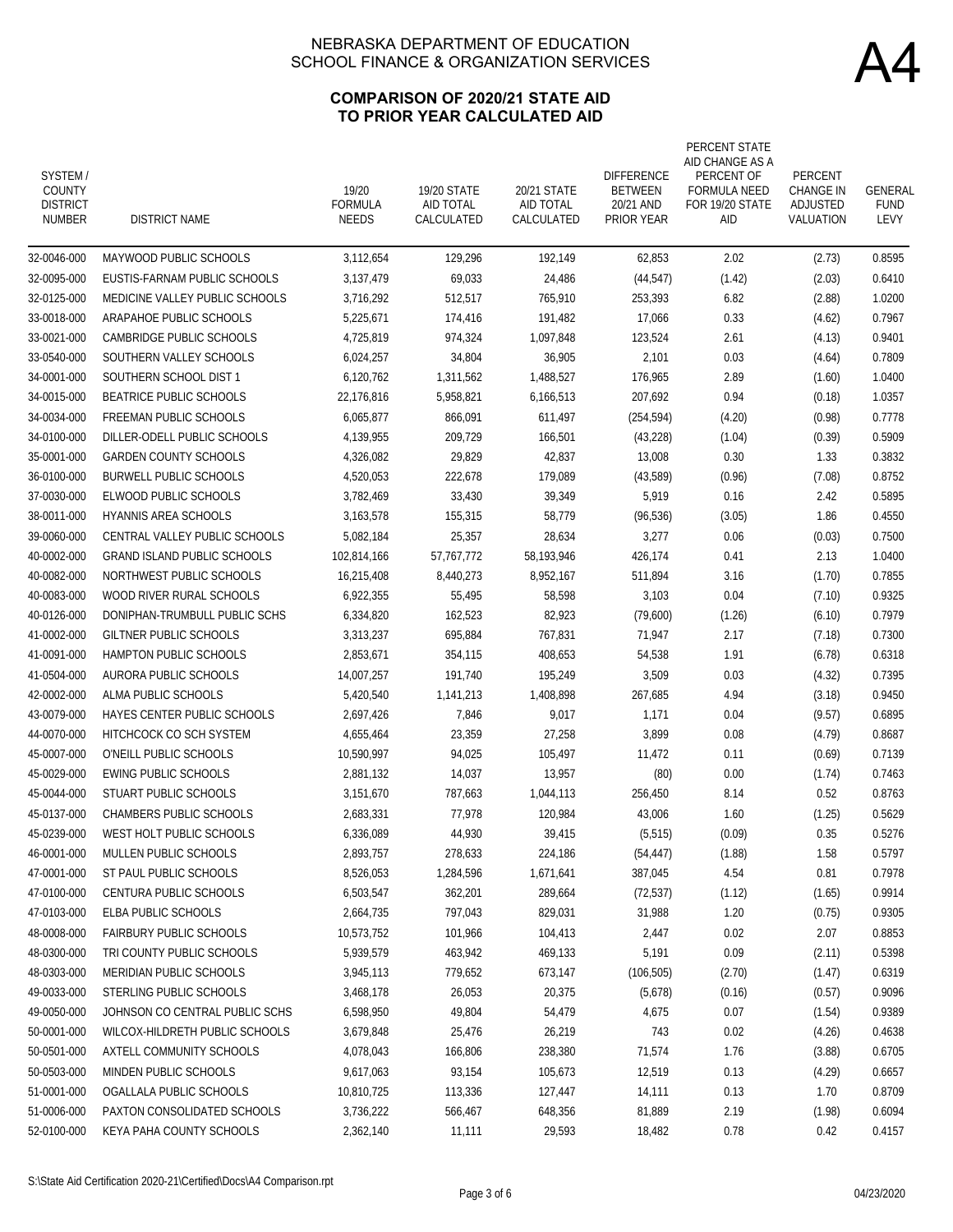### **COMPARISON OF 2020/21 STATE AID TO PRIOR YEAR CALCULATED AID**

| SYSTEM/<br><b>COUNTY</b><br><b>DISTRICT</b><br><b>NUMBER</b> | <b>DISTRICT NAME</b>                  | 19/20<br><b>FORMULA</b><br><b>NEEDS</b> | 19/20 STATE<br>AID TOTAL<br>CALCULATED | 20/21 STATE<br>AID TOTAL<br>CALCULATED | <b>DIFFERENCE</b><br><b>BETWEEN</b><br>20/21 AND<br><b>PRIOR YEAR</b> | PERCENT STATE<br>AID CHANGE AS A<br>PERCENT OF<br><b>FORMULA NEED</b><br>FOR 19/20 STATE<br>aid | PERCENT<br><b>CHANGE IN</b><br>ADJUSTED<br>VALUATION | GENERAL<br><b>FUND</b><br>LEVY |
|--------------------------------------------------------------|---------------------------------------|-----------------------------------------|----------------------------------------|----------------------------------------|-----------------------------------------------------------------------|-------------------------------------------------------------------------------------------------|------------------------------------------------------|--------------------------------|
| 53-0001-000                                                  | KIMBALL PUBLIC SCHOOLS                | 6,050,378                               | 45,540                                 | 51,439                                 | 5,899                                                                 | 0.10                                                                                            | (0.43)                                               | 1.0241                         |
| 54-0013-000                                                  | <b>CREIGHTON COMMUNITY PUBLIC SCH</b> | 4,447,345                               | 110,467                                | 65,713                                 | (44, 754)                                                             | (1.01)                                                                                          | (0.56)                                               | 0.7519                         |
| 54-0096-000                                                  | <b>CROFTON COMMUNITY SCHOOLS</b>      | 4,789,157                               | 358,363                                | 317.191                                | (41, 172)                                                             | (0.86)                                                                                          | 2.66                                                 | 0.7158                         |
| 54-0501-000                                                  | NIOBRARA PUBLIC SCHOOLS               | 4,263,896                               | 1,808,114                              | 1,802,891                              | (5,223)                                                               | (0.12)                                                                                          | 2.69                                                 | 0.9343                         |
| 54-0505-000                                                  | SANTEE COMMUNITY SCHOOLS              | 3,712,910                               | 2,990,216                              | 3,207,205                              | 216,989                                                               | 5.84                                                                                            | (3.16)                                               | 1.0499                         |
| 54-0576-000                                                  | <b>WAUSA PUBLIC SCHOOLS</b>           | 3,690,796                               | 31,430                                 | 25,053                                 | (6, 377)                                                              | (0.17)                                                                                          | 0.29                                                 | 0.7811                         |
| 54-0586-000                                                  | BLOOMFIELD COMMUNITY SCHOOLS          | 4,262,205                               | 38,946                                 | 38,094                                 | (852)                                                                 | (0.02)                                                                                          | 2.80                                                 | 0.5387                         |
| 55-0001-000                                                  | LINCOLN PUBLIC SCHOOLS                | 429,490,880                             | 135,454,998                            | 115,495,528                            | (19, 959, 470)                                                        | (4.65)                                                                                          | 6.81                                                 | 1.0400                         |
| 55-0145-000                                                  | <b>WAVERLY SCHOOL DISTRICT 145</b>    | 20,358,854                              | 287,949                                | 381,949                                | 94,000                                                                | 0.46                                                                                            | 1.49                                                 | 0.9690                         |
| 55-0148-000                                                  | MALCOLM PUBLIC SCHOOLS                | 7,363,432                               | 2,942,120                              | 3,116,632                              | 174,512                                                               | 2.37                                                                                            | 2.22                                                 | 0.8597                         |
| 55-0160-000                                                  | NORRIS SCHOOL DIST 160                | 22,313,562                              | 4,435,831                              | 5,093,917                              | 658,086                                                               | 2.95                                                                                            | 3.47                                                 | 1.0372                         |
| 55-0161-000                                                  | RAYMOND CENTRAL PUBLIC SCHOOLS        | 9,080,672                               | 477,068                                | 367,599                                | (109, 469)                                                            | (1.21)                                                                                          | 1.25                                                 | 0.9789                         |
| 56-0001-000                                                  | NORTH PLATTE PUBLIC SCHOOLS           | 39,256,180                              | 9,730,145                              | 9.549.794                              | (180, 351)                                                            | (0.46)                                                                                          | 2.78                                                 | 1.0201                         |
| 56-0006-000                                                  | <b>BRADY PUBLIC SCHOOLS</b>           | 3.235.265                               | 202.829                                | 288.155                                | 85,326                                                                | 2.64                                                                                            | (0.02)                                               | 0.9513                         |
| 56-0007-000                                                  | MAXWELL PUBLIC SCHOOLS                | 4,523,893                               | 1,845,900                              | 1,856,884                              | 10,984                                                                | 0.24                                                                                            | (0.84)                                               | 0.8170                         |
| 56-0037-000                                                  | <b>HERSHEY PUBLIC SCHOOLS</b>         | 6,641,714                               | 1,560,768                              | 1,657,351                              | 96,583                                                                | 1.45                                                                                            | (0.90)                                               | 0.8650                         |
| 56-0055-000                                                  | SUTHERLAND PUBLIC SCHOOLS             | 4,776,363                               | 108,053                                | 37,325                                 | (70, 728)                                                             | (1.48)                                                                                          | (0.78)                                               | 1.0071                         |
| 56-0565-000                                                  | WALLACE PUBLIC SCH DIST 65 R          | 3,427,267                               | 326,967                                | 254,147                                | (72, 820)                                                             | (2.12)                                                                                          | (5.42)                                               | 0.5978                         |
| 57-0501-000                                                  | STAPLETON PUBLIC SCHOOLS              | 3,578,611                               | 425,219                                | 452,885                                | 27,666                                                                | 0.77                                                                                            | (0.93)                                               | 0.6761                         |
| 58-0025-000                                                  | LOUP COUNTY PUBLIC SCHOOLS            | 2,398,540                               | 7,139                                  | 7,185                                  | 46                                                                    | 0.00                                                                                            | (6.69)                                               | 0.6619                         |
| 59-0001-000                                                  | <b>MADISON PUBLIC SCHOOLS</b>         | 7,168,399                               | 64,198                                 | 73,268                                 | 9,070                                                                 | 0.13                                                                                            | (1.94)                                               | 0.7094                         |
| 59-0002-000                                                  | NORFOLK PUBLIC SCHOOLS                | 44,658,395                              | 11,521,965                             | 11,701,805                             | 179,840                                                               | 0.40                                                                                            | 5.37                                                 | 1.0000                         |
| 59-0005-000                                                  | BATTLE CREEK PUBLIC SCHOOLS           | 5,973,408                               | 584,764                                | 760,523                                | 175,759                                                               | 2.94                                                                                            | (0.40)                                               | 0.7417                         |
| 59-0013-000                                                  | NEWMAN GROVE PUBLIC SCHOOLS           | 2,921,042                               | 20,992                                 | 24,146                                 | 3,154                                                                 | 0.11                                                                                            | (1.51)                                               | 0.4379                         |
| 59-0080-000                                                  | ELKHORN VALLEY SCHOOLS                | 5,773,742                               | 158,623                                | 123,033                                | (35,590)                                                              | (0.62)                                                                                          | (3.68)                                               | 0.6226                         |
| 60-0090-000                                                  | MC PHERSON COUNTY SCHOOLS             | 2,369,616                               | 5,546                                  | 5,061                                  | (485)                                                                 | (0.02)                                                                                          | (0.36)                                               | 0.6486                         |
| 61-0004-000                                                  | CENTRAL CITY PUBLIC SCHOOLS           | 9.358.179                               | 86,130                                 | 92,511                                 | 6,381                                                                 | 0.07                                                                                            | 1.89                                                 | 0.9152                         |
| 61-0049-000                                                  | PALMER PUBLIC SCHOOLS                 | 4,579,356                               | 997,083                                | 1,297,798                              | 300,715                                                               | 6.57                                                                                            | 0.04                                                 | 0.8351                         |
| 62-0021-000                                                  | <b>BAYARD PUBLIC SCHOOLS</b>          | 5,565,679                               | 1,983,039                              | 1,970,925                              | (12, 114)                                                             | (0.22)                                                                                          | 2.13                                                 | 0.9944                         |
| 62-0063-000                                                  | BRIDGEPORT PUBLIC SCHOOLS             | 6,590,894                               | 346,120                                | 446,865                                | 100,745                                                               | 1.53                                                                                            | 4.00                                                 | 1.0500                         |
| 63-0001-000                                                  | FULLERTON PUBLIC SCHOOLS              | 4,576,229                               | 29,648                                 | 30,182                                 | 534                                                                   | 0.01                                                                                            | (0.41)                                               | 0.7706                         |
| 63-0030-000                                                  | TWIN RIVER PUBLIC SCHOOLS             | 6,916,083                               | 41,614                                 | 48,305                                 | 6,691                                                                 | 0.10                                                                                            | 0.18                                                 | 0.7805                         |
| 64-0023-000                                                  | JOHNSON-BROCK PUBLIC SCHOOLS          | 5,025,391                               | 898,710                                | 904,527                                | 5,817                                                                 | 0.12                                                                                            | 0.48                                                 | 0.5676                         |
| 64-0029-000                                                  | AUBURN PUBLIC SCHOOLS                 | 10,533,687                              | 2,876,678                              | 2,948,274                              | 71,596                                                                | 0.68                                                                                            | 0.39                                                 | 1.0495                         |
| 65-0011-000                                                  | SUPERIOR PUBLIC SCHOOLS               | 6,572,103                               | 353,634                                | 832,763                                | 479,129                                                               | 7.29                                                                                            | (5.43)                                               | 0.9167                         |
| 65-2005-000                                                  | SOUTH CENTRAL NEBRASKA UNIFIED        | 9,549,319                               | 77,111                                 | 85,711                                 | 8,600                                                                 | 0.09                                                                                            | (5.81)                                               | 0.6490                         |
| 66-0027-000                                                  | SYRACUSE-DUNBAR-AVOCA SCHOOLS         | 9,385,980                               | 101,413                                | 144,644                                | 43,231                                                                | 0.46                                                                                            | 0.75                                                 | 0.9448                         |
| 66-0111-000                                                  | NEBRASKA CITY PUBLIC SCHOOLS          | 15,999,273                              | 4,087,031                              | 4,288,105                              | 201,074                                                               | 1.26                                                                                            | 0.39                                                 | 1.0625                         |
| 66-0501-000                                                  | PALMYRA DISTRICT O R 1                | 7,306,819                               | 928,114                                | 1,298,165                              | 370,051                                                               | 5.06                                                                                            | 2.72                                                 | 0.7961                         |
| 67-0001-000                                                  | PAWNEE CITY PUBLIC SCHOOLS            | 4,686,935                               | 937,618                                | 1,131,716                              | 194,098                                                               | 4.14                                                                                            | (5.46)                                               | 0.9240                         |
| 67-0069-000                                                  | LEWISTON CONSOLIDATED SCHOOLS         | 3,244,918                               | 402,878                                | 451,108                                | 48,230                                                                | 1.49                                                                                            | (4.53)                                               | 0.6826                         |
| 68-0020-000                                                  | PERKINS COUNTY SCHOOLS                | 5,713,607                               | 47,287                                 | 61,010                                 | 13,723                                                                | 0.24                                                                                            | (6.32)                                               | 0.5145                         |
| 69-0044-000                                                  | HOLDREGE PUBLIC SCHOOLS               | 12,644,093                              | 166,733                                | 173,280                                | 6,547                                                                 | 0.05                                                                                            | (0.10)                                               | 0.8953                         |
| 69-0054-000                                                  | BERTRAND PUBLIC SCHOOLS               | 4,244,417                               | 24,229                                 | 30,133                                 | 5,904                                                                 | 0.14                                                                                            | (3.91)                                               | 0.5835                         |
| 69-0055-000                                                  | LOOMIS PUBLIC SCHOOLS                 | 3,900,175                               | 524,345                                | 532,254                                | 7,909                                                                 | 0.20                                                                                            | (4.06)                                               | 0.5475                         |
|                                                              |                                       |                                         |                                        |                                        |                                                                       |                                                                                                 |                                                      |                                |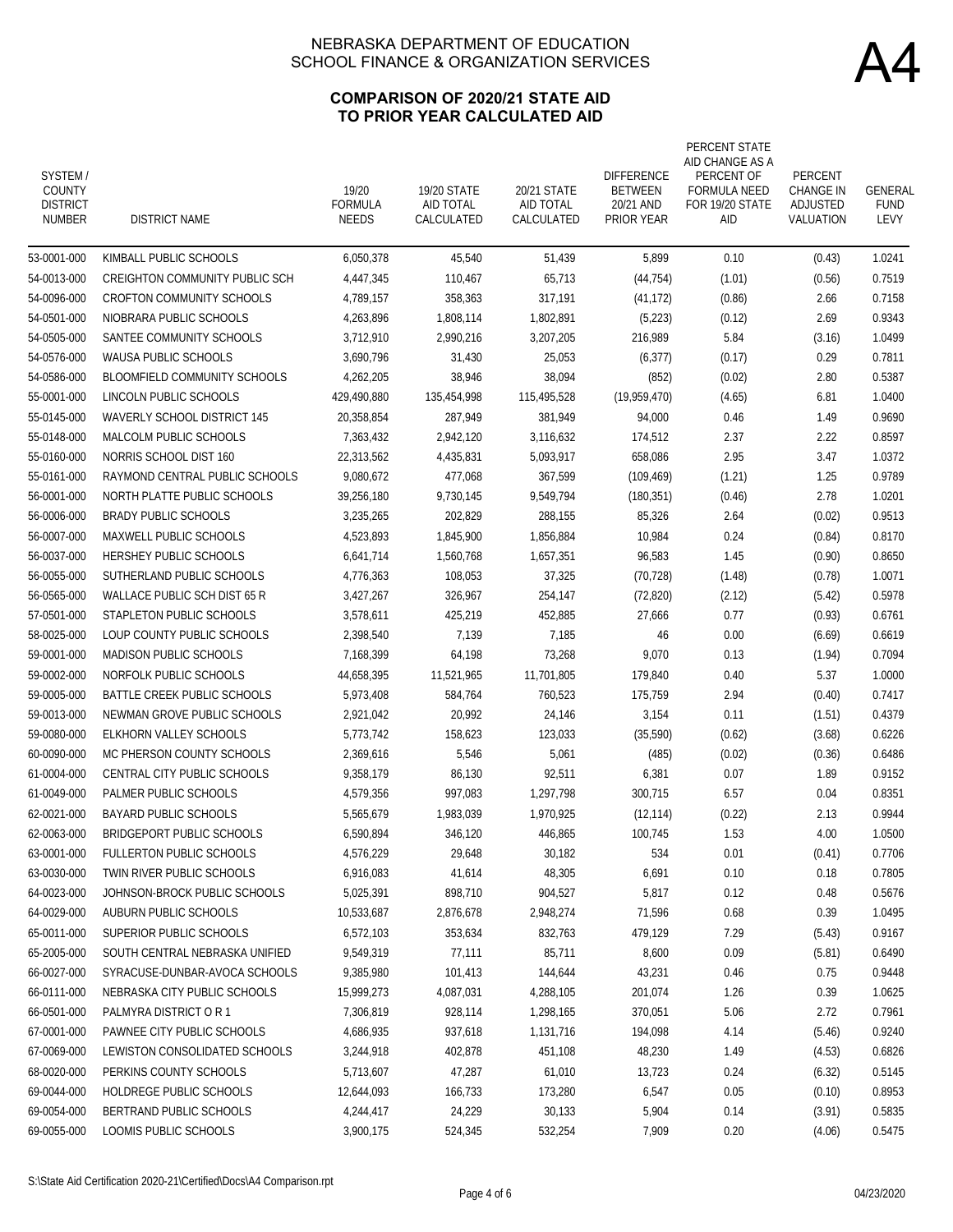### **COMPARISON OF 2020/21 STATE AID TO PRIOR YEAR CALCULATED AID**

| SYSTEM/<br><b>COUNTY</b><br><b>DISTRICT</b><br><b>NUMBER</b> | <b>DISTRICT NAME</b>               | 19/20<br><b>FORMULA</b><br><b>NEEDS</b> | 19/20 STATE<br>AID TOTAL<br>CALCULATED | 20/21 STATE<br>AID TOTAL<br>CALCULATED | <b>DIFFERENCE</b><br><b>BETWEEN</b><br>20/21 AND<br><b>PRIOR YEAR</b> | PERCENT STATE<br>AID CHANGE AS A<br>PERCENT OF<br><b>FORMULA NEED</b><br>FOR 19/20 STATE<br>AID | PERCENT<br><b>CHANGE IN</b><br>ADJUSTED<br>VALUATION | GENERAL<br><b>FUND</b><br>LEVY |
|--------------------------------------------------------------|------------------------------------|-----------------------------------------|----------------------------------------|----------------------------------------|-----------------------------------------------------------------------|-------------------------------------------------------------------------------------------------|------------------------------------------------------|--------------------------------|
| 70-0002-000                                                  | PIERCE PUBLIC SCHOOLS              | 8,254,129                               | 325,721                                | 260,086                                | (65, 635)                                                             | (0.80)                                                                                          | (0.56)                                               | 0.7400                         |
| 70-0005-000                                                  | PLAINVIEW PUBLIC SCHOOLS           | 4,551,209                               | 35,195                                 | 40,159                                 | 4,964                                                                 | 0.11                                                                                            | (1.66)                                               | 0.5721                         |
| 70-0542-000                                                  | OSMOND COMMUNITY SCHOOLS           | 3,357,792                               | 117,052                                | 143,129                                | 26,077                                                                | 0.78                                                                                            | (3.10)                                               | 0.7420                         |
| 71-0001-000                                                  | COLUMBUS PUBLIC SCHOOLS            | 41,656,368                              | 16,030,899                             | 16,399,875                             | 368,976                                                               | 0.89                                                                                            | 3.06                                                 | 1.0001                         |
| 71-0005-000                                                  | LAKEVIEW COMMUNITY SCHOOLS         | 11.367.293                              | 78,314                                 | 90,625                                 | 12,311                                                                | 0.11                                                                                            | 3.80                                                 | 0.6059                         |
| 71-0067-000                                                  | HUMPHREY PUBLIC SCHOOLS            | 4,057,316                               | 587,832                                | 549,191                                | (38,641)                                                              | (0.95)                                                                                          | 1.13                                                 | 0.2973                         |
| 72-0015-000                                                  | CROSS COUNTY COMMUNITY SCHOOLS     | 5,423,368                               | 194,923                                | 212,336                                | 17,413                                                                | 0.32                                                                                            | (2.94)                                               | 0.6021                         |
| 72-0019-000                                                  | OSCEOLA PUBLIC SCHOOLS             | 3,826,221                               | 33,382                                 | 34,992                                 | 1,610                                                                 | 0.04                                                                                            | (3.07)                                               | 0.6800                         |
| 72-0032-000                                                  | SHELBY - RISING CITY PUBLIC SC     | 5,852,769                               | 507,864                                | 646,934                                | 139,070                                                               | 2.38                                                                                            | (1.88)                                               | 0.6990                         |
| 72-0075-000                                                  | HIGH PLAINS COMMUNITY SCHOOLS      | 4,095,632                               | 28,964                                 | 32,464                                 | 3,500                                                                 | 0.09                                                                                            | (2.22)                                               | 0.5553                         |
| 73-0017-000                                                  | MC COOK PUBLIC SCHOOLS             | 15,395,579                              | 4,949,219                              | 5,713,891                              | 764,672                                                               | 4.97                                                                                            | 0.00                                                 | 1.0181                         |
| 73-0179-000                                                  | SOUTHWEST PUBLIC SCHOOLS           | 4,461,883                               | 111,994                                | 28,605                                 | (83, 389)                                                             | (1.87)                                                                                          | (4.40)                                               | 0.6935                         |
| 74-0056-000                                                  | <b>FALLS CITY PUBLIC SCHOOLS</b>   | 10,245,752                              | 170,161                                | 287.111                                | 116,950                                                               | 1.14                                                                                            | (0.43)                                               | 1.0056                         |
| 74-0070-000                                                  | HUMBOLDT TABLE ROCK STEINAUER      | 5.598.963                               | 43,385                                 | 40,493                                 | (2,892)                                                               | (0.05)                                                                                          | (1.07)                                               | 0.6801                         |
| 75-0100-000                                                  | ROCK COUNTY PUBLIC SCHOOLS         | 3,786,953                               | 285,744                                | 230,576                                | (55, 168)                                                             | (1.46)                                                                                          | 1.38                                                 | 0.4338                         |
| 76-0002-000                                                  | <b>CRETE PUBLIC SCHOOLS</b>        | 23,930,579                              | 10,654,387                             | 9,917,567                              | (736, 820)                                                            | (3.08)                                                                                          | 0.54                                                 | 0.9547                         |
| 76-0044-000                                                  | DORCHESTER PUBLIC SCHOOL           | 3,477,363                               | 125,547                                | 238,546                                | 112,999                                                               | 3.25                                                                                            | (4.72)                                               | 0.6854                         |
| 76-0068-000                                                  | <b>FRIEND PUBLIC SCHOOLS</b>       | 3,982,463                               | 34,346                                 | 39,006                                 | 4,660                                                                 | 0.12                                                                                            | (4.16)                                               | 0.7658                         |
| 76-0082-000                                                  | WILBER-CLATONIA PUBLIC SCHOOLS     | 7,796,588                               | 291,635                                | 539,866                                | 248,231                                                               | 3.18                                                                                            | (1.64)                                               | 0.9574                         |
| 77-0001-000                                                  | BELLEVUE PUBLIC SCHOOLS            | 95,496,556                              | 52,595,765                             | 50,567,522                             | (2,028,243)                                                           | (2.12)                                                                                          | 4.56                                                 | 1.0500                         |
| 77-0027-000                                                  | PAPILLION-LA VISTA PUBLIC SCHS     | 114,540,974                             | 38,387,569                             | 36,857,027                             | (1,530,542)                                                           | (1.34)                                                                                          | 6.45                                                 | 1.0469                         |
| 77-0037-000                                                  | <b>GRETNA PUBLIC SCHOOLS</b>       | 52,782,253                              | 19,525,676                             | 20,730,886                             | 1,205,210                                                             | 2.28                                                                                            | 11.73                                                | 1.0452                         |
| 77-0046-000                                                  | SPRINGFIELD PLATTEVIEW COMMUNI     | 12,856,135                              | 231,303                                | 762,239                                | 530,936                                                               | 4.13                                                                                            | 11.01                                                | 0.8380                         |
| 78-0001-000                                                  | ASHLAND-GREENWOOD PUBLIC SCHS      | 11,188,732                              | 915,788                                | 1,169,493                              | 253,705                                                               | 2.27                                                                                            | 8.21                                                 | 0.8338                         |
| 78-0009-000                                                  | YUTAN PUBLIC SCHOOLS               | 6,167,382                               | 2,104,897                              | 2,314,904                              | 210,007                                                               | 3.41                                                                                            | 2.53                                                 | 0.9801                         |
| 78-0039-000                                                  | WAHOO PUBLIC SCHOOLS               | 11,955,857                              | 252,330                                | 176,927                                | (75, 403)                                                             | (0.63)                                                                                          | 0.53                                                 | 0.8872                         |
| 78-0072-000                                                  | MEAD PUBLIC SCHOOLS                | 4,087,189                               | 450,226                                | 518,997                                | 68,771                                                                | 1.68                                                                                            | 1.08                                                 | 0.8134                         |
| 78-0107-000                                                  | <b>CEDAR BLUFFS PUBLIC SCHOOLS</b> | 6,745,715                               | 3,072,692                              | 3,304,940                              | 232,248                                                               | 3.44                                                                                            | 0.09                                                 | 0.9297                         |
| 79-0002-000                                                  | MINATARE PUBLIC SCHOOLS            | 3,465,442                               | 2,686,071                              | 2.733.477                              | 47,406                                                                | 1.37                                                                                            | 5.72                                                 | 0.9073                         |
| 79-0011-000                                                  | MORRILL PUBLIC SCHOOLS             | 5,907,806                               | 1,562,027                              | 1,564,216                              | 2,189                                                                 | 0.04                                                                                            | 2.52                                                 | 0.9900                         |
| 79-0016-000                                                  | <b>GERING PUBLIC SCHOOLS</b>       | 19,639,603                              | 9,233,169                              | 9,054,494                              | (178, 675)                                                            | (0.91)                                                                                          | 2.73                                                 | 1.0500                         |
| 79-0031-000                                                  | MITCHELL PUBLIC SCHOOLS            | 8,351,171                               | 4,629,439                              | 4,546,094                              | (83, 345)                                                             | (1.00)                                                                                          | 2.14                                                 | 0.9248                         |
| 79-0032-000                                                  | SCOTTSBLUFF PUBLIC SCHOOLS         | 36,808,501                              | 16,356,996                             | 16,735,078                             | 378,082                                                               | 1.03                                                                                            | 1.53                                                 | 1.0406                         |
| 80-0005-000                                                  | MILFORD PUBLIC SCHOOLS             | 8,845,812                               | 1,211,960                              | 1,555,085                              | 343,125                                                               | 3.88                                                                                            | 2.68                                                 | 0.8468                         |
| 80-0009-000                                                  | SEWARD PUBLIC SCHOOLS              | 16,130,159                              | 252,082                                | 293,213                                | 41,131                                                                | 0.25                                                                                            | 2.66                                                 | 0.8220                         |
| 80-0567-000                                                  | CENTENNIAL PUBLIC SCHOOLS          | 6,494,229                               | 65,436                                 | 73,396                                 | 7,960                                                                 | 0.12                                                                                            | (0.20)                                               | 0.4264                         |
| 81-0003-000                                                  | HAY SPRINGS PUBLIC SCHOOLS         | 3,187,820                               | 1,209,596                              | 1,435,845                              | 226,249                                                               | 7.10                                                                                            | 1.86                                                 | 0.9997                         |
| 81-0010-000                                                  | GORDON-RUSHVILLE PUBLIC SCHS       | 8,936,360                               | 51,419                                 | 54,187                                 | 2,768                                                                 | 0.03                                                                                            | 3.09                                                 | 0.8523                         |
| 82-0001-000                                                  | LOUP CITY PUBLIC SCHOOLS           | 4,690,006                               | 25,041                                 | 27,531                                 | 2,490                                                                 | 0.05                                                                                            | (1.17)                                               | 0.6098                         |
| 82-0015-000                                                  | LITCHFIELD PUBLIC SCHOOLS          | 2,521,088                               | 9,698                                  | 12,079                                 | 2,381                                                                 | 0.09                                                                                            | (2.00)                                               | 0.8201                         |
| 83-0500-000                                                  | SIOUX COUNTY PUBLIC SCHOOLS        | 2,502,836                               | 9,110                                  | 10,273                                 | 1,163                                                                 | 0.05                                                                                            | (1.90)                                               | 0.5298                         |
| 84-0003-000                                                  | STANTON COMMUNITY SCHOOLS          | 6,035,615                               | 146,713                                | 140,487                                | (6, 226)                                                              | (0.10)                                                                                          | (1.60)                                               | 0.8654                         |
| 85-0060-000                                                  | DESHLER PUBLIC SCHOOLS             | 4,265,099                               | 455,845                                | 414,250                                | (41, 595)                                                             | (0.98)                                                                                          | (3.31)                                               | 0.6215                         |
| 85-0070-000                                                  | THAYER CENTRAL COMMUNITY SCHS      | 6,299,347                               | 49,691                                 | 51,366                                 | 1,675                                                                 | 0.03                                                                                            | (1.49)                                               | 0.6646                         |
| 85-2001-000                                                  | BRUNING-DAVENPORT UNIFIED SYS      | 3,350,779                               | 37,724                                 | 37,866                                 | 142                                                                   | 0.00                                                                                            | (3.13)                                               | 0.4322                         |
|                                                              |                                    |                                         |                                        |                                        |                                                                       |                                                                                                 |                                                      |                                |